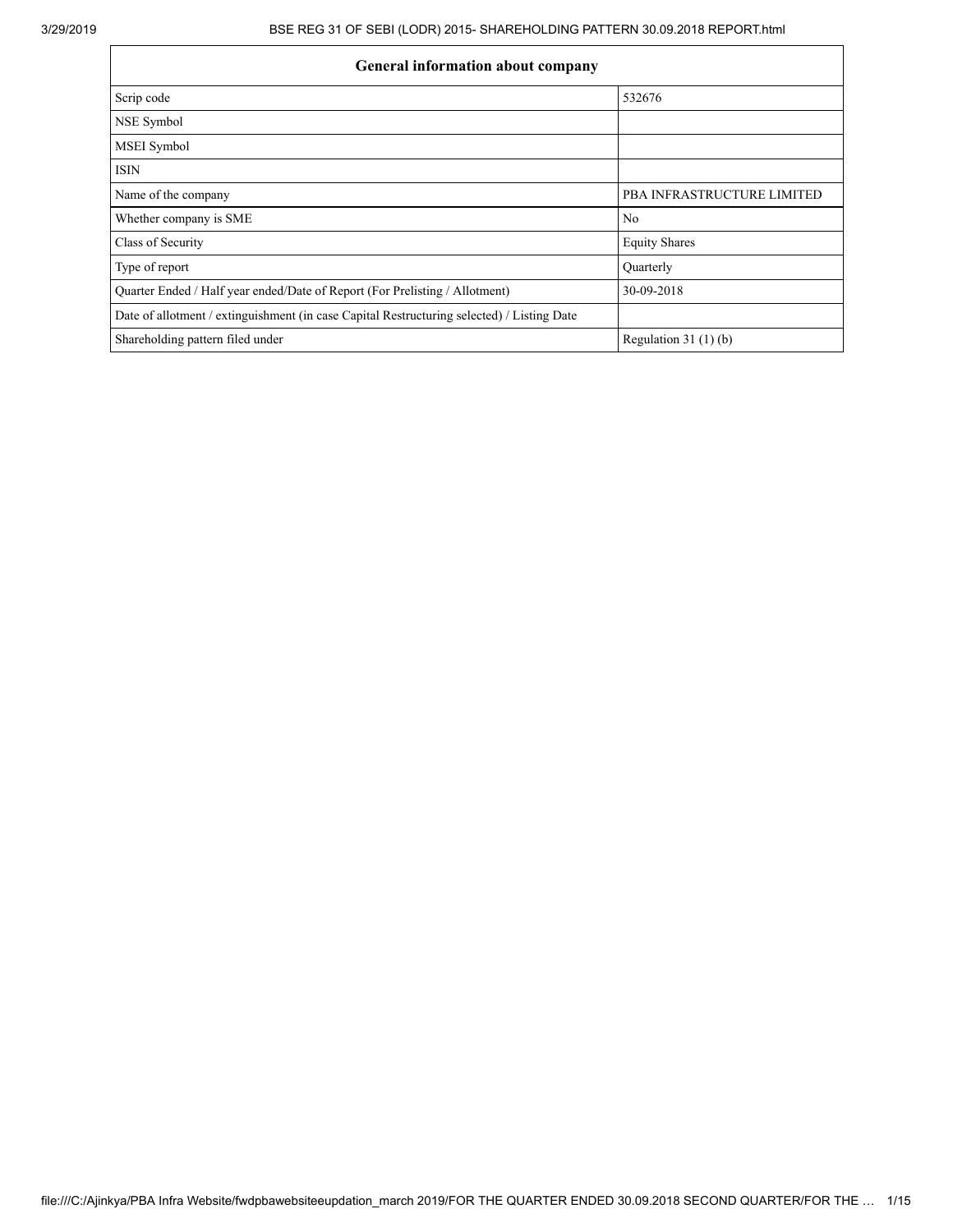|                | <b>Declaration</b>                                                                        |                |                                |                       |                             |  |  |  |  |  |  |  |
|----------------|-------------------------------------------------------------------------------------------|----------------|--------------------------------|-----------------------|-----------------------------|--|--|--|--|--|--|--|
| Sr.<br>No.     | Particular                                                                                | Yes/No         | Promoter and<br>Promoter Group | Public<br>shareholder | Non Promoter-<br>Non Public |  |  |  |  |  |  |  |
| 1              | Whether the Listed Entity has issued any partly paid up shares?                           | No.            | N <sub>0</sub>                 | N <sub>0</sub>        | N <sub>0</sub>              |  |  |  |  |  |  |  |
| $\overline{2}$ | Whether the Listed Entity has issued any Convertible Securities<br>$\Omega$               | N <sub>0</sub> | N <sub>0</sub>                 | No                    | N <sub>0</sub>              |  |  |  |  |  |  |  |
| $\overline{3}$ | Whether the Listed Entity has issued any Warrants?                                        | N <sub>0</sub> | N <sub>0</sub>                 | No                    | N <sub>0</sub>              |  |  |  |  |  |  |  |
| $\overline{4}$ | Whether the Listed Entity has any shares against which<br>depository receipts are issued? | N <sub>0</sub> | N <sub>0</sub>                 | No                    | N <sub>0</sub>              |  |  |  |  |  |  |  |
| 5              | Whether the Listed Entity has any shares in locked-in?                                    | N <sub>0</sub> | N <sub>0</sub>                 | N <sub>0</sub>        | N <sub>0</sub>              |  |  |  |  |  |  |  |
| 6              | Whether any shares held by promoters are pledge or otherwise<br>encumbered?               | Yes            | Yes                            |                       |                             |  |  |  |  |  |  |  |
|                | Whether company has equity shares with differential voting<br>rights?                     | N <sub>0</sub> | N <sub>0</sub>                 | No                    | N <sub>0</sub>              |  |  |  |  |  |  |  |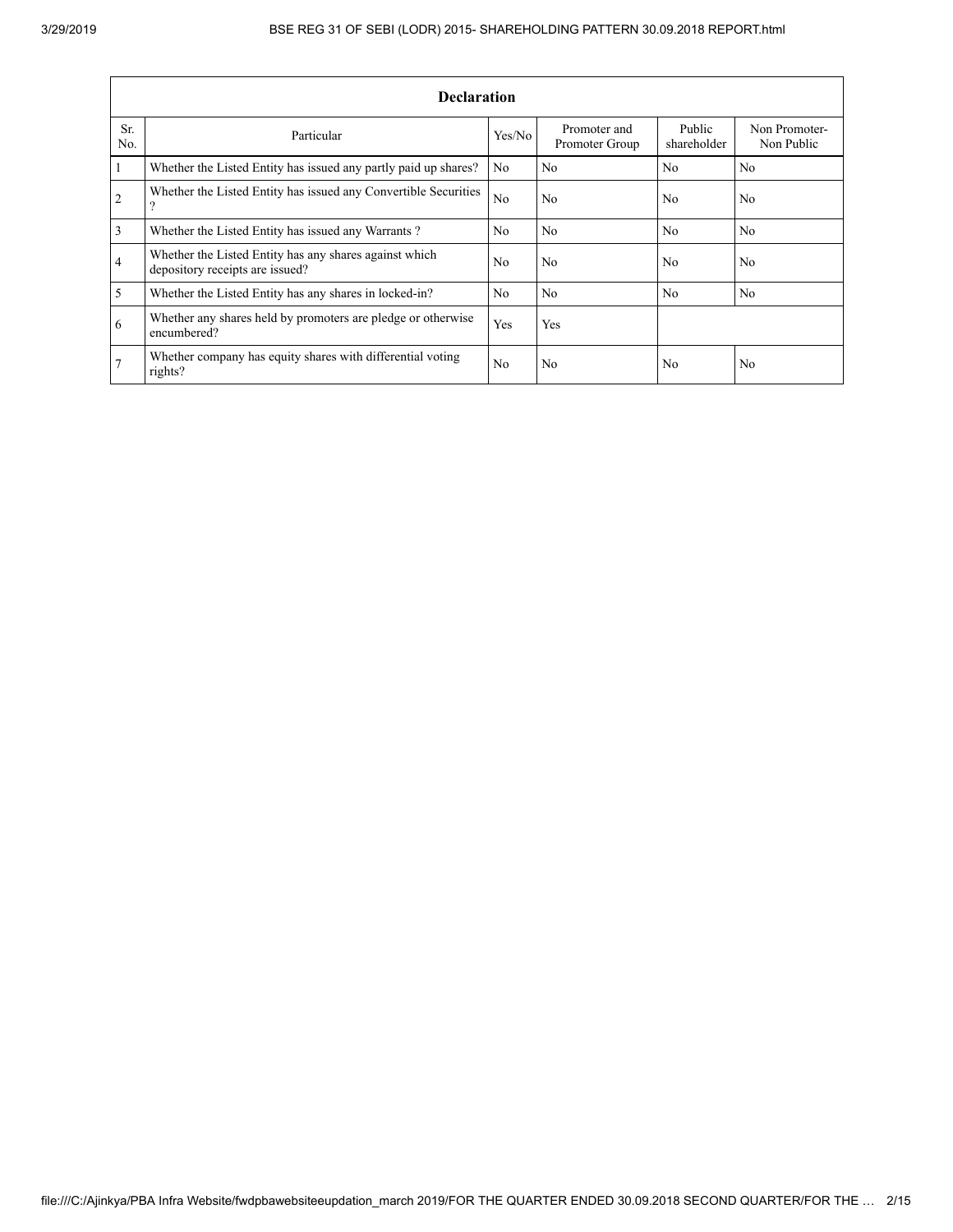|                         | Category<br>of<br>shareholder             | Nos. Of               | No. of<br>fully paid  | No. Of<br>Partly<br>paid-up | No. Of<br>shares         | Total nos.<br>shares         | Shareholding as a<br>% of total no. of | Number of Voting Rights held in each<br>class of securities (IX) |               |          |                     |
|-------------------------|-------------------------------------------|-----------------------|-----------------------|-----------------------------|--------------------------|------------------------------|----------------------------------------|------------------------------------------------------------------|---------------|----------|---------------------|
| Category<br>(I)<br>(II) |                                           | shareholders<br>(III) | up equity             | equity                      | underlying<br>Depository | held (VII)                   | shares (calculated<br>as per SCRR,     | No of Voting (XIV) Rights                                        |               |          | Total as a          |
|                         |                                           |                       | shares<br>held $(IV)$ | shares<br>held<br>(V)       | Receipts<br>(VI)         | $= (IV) +$<br>$(V)$ + $(VI)$ | 1957) (VIII) As a<br>% of $(A+B+C2)$   | Class eg:<br>X                                                   | Class<br>eg:y | Total    | $%$ of<br>$(A+B+C)$ |
| (A)                     | Promoter<br>&<br>Promoter<br>Group        | 10                    | 7384255               |                             |                          | 7384255                      | 54.7                                   | 7384255                                                          |               | 7384255  | 54.7                |
| (B)                     | Public                                    | 11659                 | 6116307               |                             |                          | 6116307                      | 45.3                                   | 6116307                                                          |               | 6116307  | 45.3                |
| (C)                     | Non<br>Promoter-<br>Non Public            |                       |                       |                             |                          |                              |                                        |                                                                  |               |          |                     |
| (C1)                    | <b>Shares</b><br>underlying<br><b>DRs</b> |                       |                       |                             |                          |                              |                                        |                                                                  |               |          |                     |
| (C2)                    | Shares held<br>by<br>Employee<br>Trusts   |                       |                       |                             |                          |                              |                                        |                                                                  |               |          |                     |
|                         | Total                                     | 11669                 | 13500562              |                             |                          | 13500562                     | 100                                    | 13500562                                                         |               | 13500562 | 100                 |

Table I - Summary Statement holding of specified securities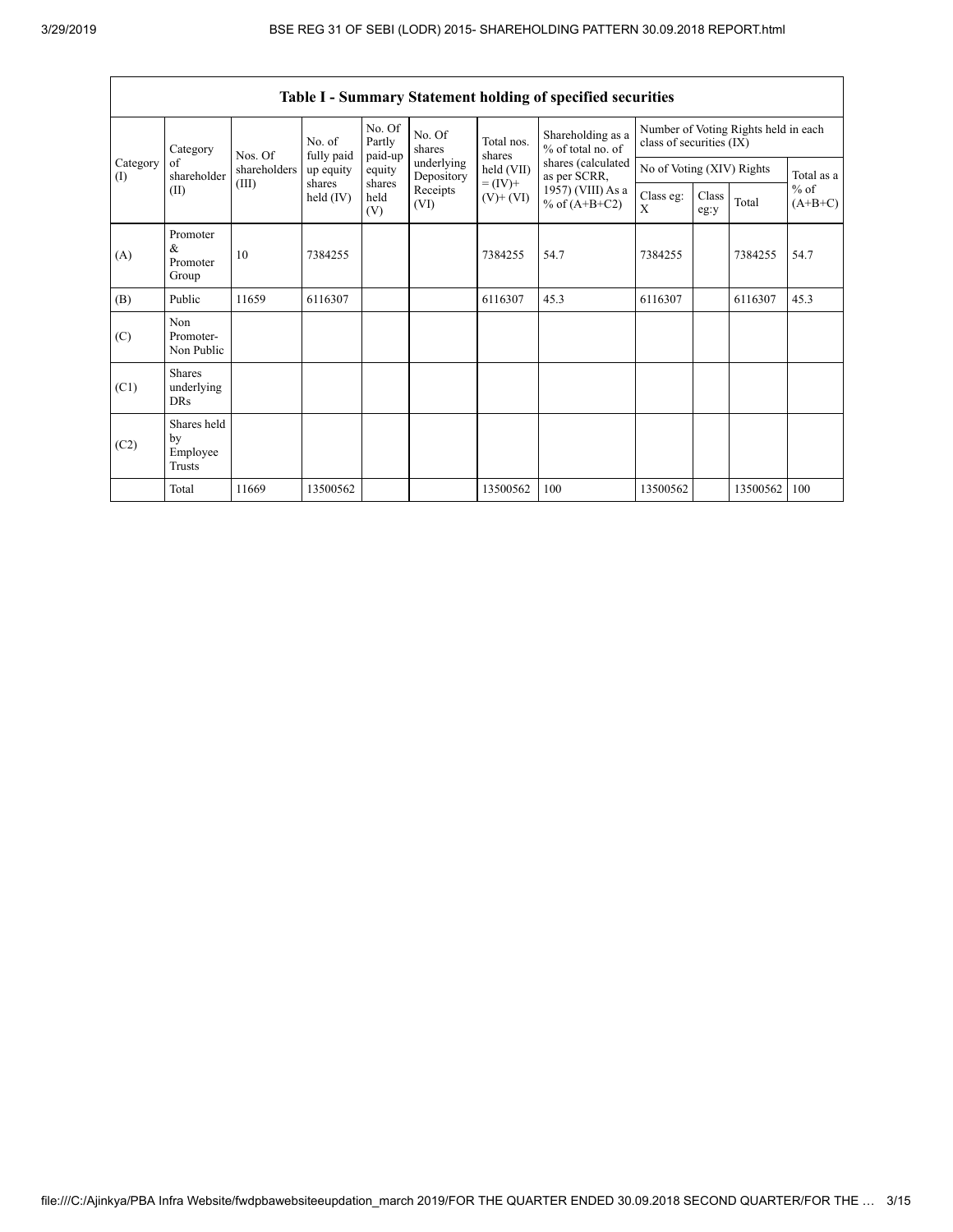٦

|                 |                                                |                                                                                          |                                                  |                                                                 | Table I - Summary Statement holding of specified securities                                                    |                                          |                                                         |                                                                     |                                                         |                                           |
|-----------------|------------------------------------------------|------------------------------------------------------------------------------------------|--------------------------------------------------|-----------------------------------------------------------------|----------------------------------------------------------------------------------------------------------------|------------------------------------------|---------------------------------------------------------|---------------------------------------------------------------------|---------------------------------------------------------|-------------------------------------------|
| Category<br>(1) | Category<br>of<br>shareholder<br>(II)          | No. Of<br><b>Shares</b><br>Underlying<br>Outstanding<br>convertible<br>securities<br>(X) | No. of<br><b>Shares</b>                          | No. Of Shares<br>Underlying<br>Outstanding                      | Shareholding, as a<br>% assuming full<br>conversion of<br>convertible                                          | Number of<br>Locked in<br>shares $(XII)$ |                                                         | Number of<br>Shares pledged<br>or otherwise<br>encumbered<br>(XIII) |                                                         | Number of<br>equity shares                |
|                 |                                                |                                                                                          | Underlying<br>Outstanding<br>Warrants<br>$(X_i)$ | convertible<br>securities and<br>No. Of<br>Warrants (Xi)<br>(a) | securities (as a<br>percentage of<br>diluted share<br>capital) $(XI)$ =<br>$(VII)+(X)$ As a %<br>of $(A+B+C2)$ | N <sub>0</sub><br>(a)                    | As a<br>$%$ of<br>total<br><b>Shares</b><br>held<br>(b) | No. $(a)$                                                           | As a<br>$%$ of<br>total<br><b>Shares</b><br>held<br>(b) | held in<br>dematerialized<br>form $(XIV)$ |
| (A)             | Promoter<br>&<br>Promoter<br>Group             |                                                                                          |                                                  |                                                                 | 54.7                                                                                                           |                                          |                                                         | 4762065                                                             | 64.49                                                   | 7384255                                   |
| (B)             | Public                                         |                                                                                          |                                                  |                                                                 | 45.3                                                                                                           |                                          |                                                         |                                                                     |                                                         | 6116301                                   |
| (C)             | Non<br>Promoter-<br>Non Public                 |                                                                                          |                                                  |                                                                 |                                                                                                                |                                          |                                                         |                                                                     |                                                         |                                           |
| (C1)            | <b>Shares</b><br>underlying<br><b>DRs</b>      |                                                                                          |                                                  |                                                                 |                                                                                                                |                                          |                                                         |                                                                     |                                                         |                                           |
| (C2)            | Shares held<br>by<br>Employee<br><b>Trusts</b> |                                                                                          |                                                  |                                                                 |                                                                                                                |                                          |                                                         |                                                                     |                                                         |                                           |
|                 | Total                                          |                                                                                          |                                                  |                                                                 | 100                                                                                                            |                                          |                                                         | 4762065                                                             | 35.27                                                   | 13500556                                  |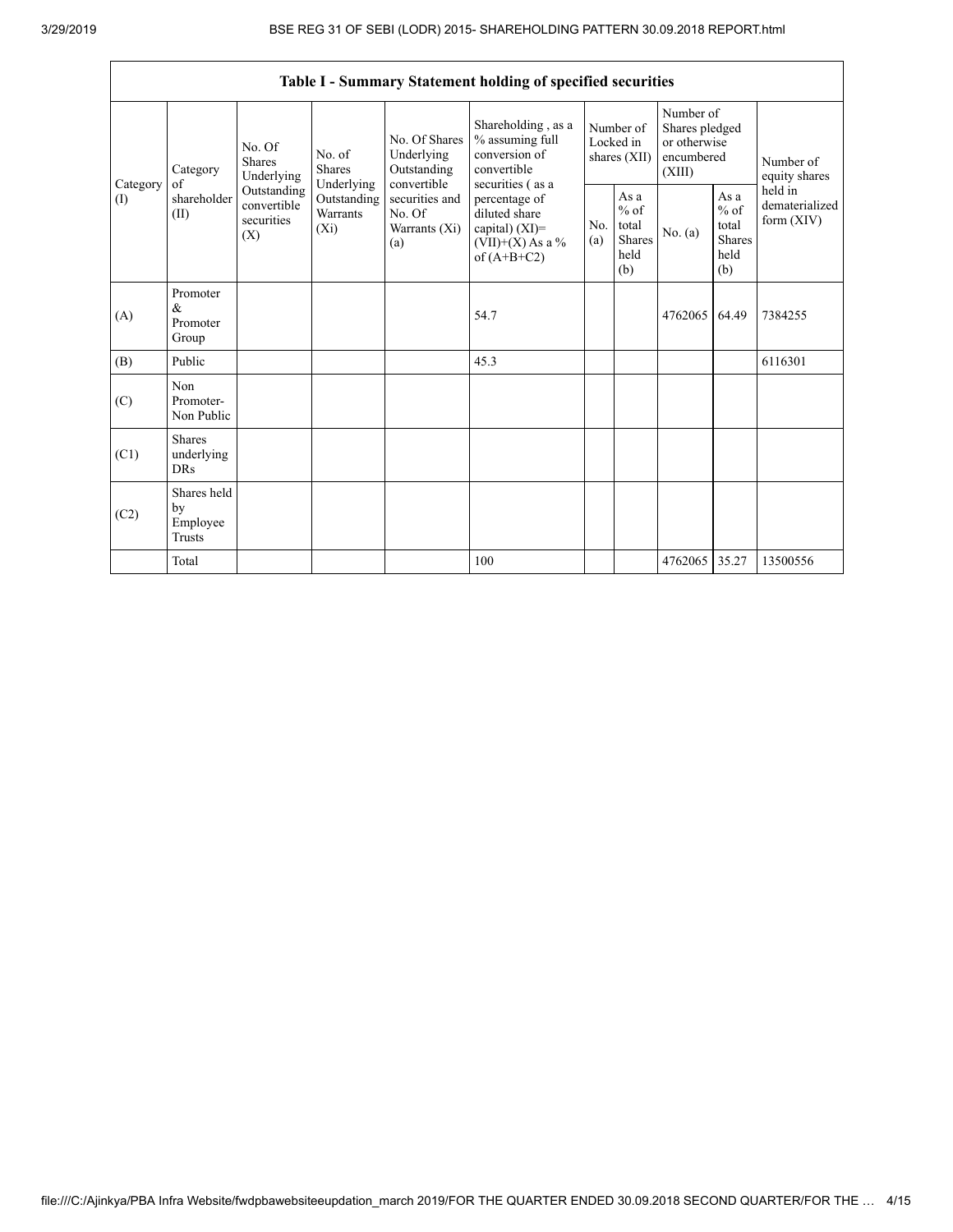|                                                                                                | Table II - Statement showing shareholding pattern of the Promoter and Promoter Group                                |                         |                                   |                                 |                                    |                             |                                           |                           |               |                                      |                           |
|------------------------------------------------------------------------------------------------|---------------------------------------------------------------------------------------------------------------------|-------------------------|-----------------------------------|---------------------------------|------------------------------------|-----------------------------|-------------------------------------------|---------------------------|---------------|--------------------------------------|---------------------------|
|                                                                                                |                                                                                                                     |                         |                                   | No.<br><b>Of</b>                | No. Of                             | Total nos.                  | Shareholding<br>as a % of<br>total no. of | class of securities (IX)  |               | Number of Voting Rights held in each |                           |
| Sr.                                                                                            | Category &<br>Name of the                                                                                           | Nos. Of<br>shareholders | No. of<br>fully paid<br>up equity | Partly<br>paid-<br>up           | shares<br>underlying<br>Depository | shares<br>held<br>$(VII) =$ | shares<br>(calculated as<br>per SCRR,     | No of Voting (XIV) Rights |               | Total<br>as a %<br>of                |                           |
|                                                                                                | Shareholders (I)                                                                                                    | (III)                   | shares<br>held $(IV)$             | equity<br>shares<br>held<br>(V) | Receipts<br>(VI)                   | $(IV)$ +<br>$(V)+(VI)$      | 1957) (VIII)<br>As a % of<br>$(A+B+C2)$   | Class eg:<br>X            | Class<br>eg:y | Total                                | Total<br>Voting<br>rights |
| $\boldsymbol{\rm{A}}$                                                                          | Table II - Statement showing shareholding pattern of the Promoter and Promoter Group                                |                         |                                   |                                 |                                    |                             |                                           |                           |               |                                      |                           |
| (1)                                                                                            | Indian                                                                                                              |                         |                                   |                                 |                                    |                             |                                           |                           |               |                                      |                           |
| (a)                                                                                            | Individuals/Hindu<br>undivided Family                                                                               | 10                      | 7384255                           |                                 |                                    | 7384255                     | 54.7                                      | 7384255                   |               | 7384255                              | 54.7                      |
| Sub-Total<br>(A)(1)                                                                            |                                                                                                                     | 10                      | 7384255                           |                                 |                                    | 7384255                     | 54.7                                      | 7384255                   |               | 7384255                              | 54.7                      |
| (2)                                                                                            | Foreign                                                                                                             |                         |                                   |                                 |                                    |                             |                                           |                           |               |                                      |                           |
| Total<br>Shareholding<br>of Promoter<br>and<br>Promoter<br>Group $(A)=$<br>$(A)(1)+(A)$<br>(2) |                                                                                                                     | 10                      | 7384255                           |                                 |                                    | 7384255                     | 54.7                                      | 7384255                   |               | 7384255                              | 54.7                      |
| $\, {\bf B}$                                                                                   | Table III - Statement showing shareholding pattern of the Public shareholder                                        |                         |                                   |                                 |                                    |                             |                                           |                           |               |                                      |                           |
| (1)                                                                                            | Institutions                                                                                                        |                         |                                   |                                 |                                    |                             |                                           |                           |               |                                      |                           |
| (3)                                                                                            | Non-institutions                                                                                                    |                         |                                   |                                 |                                    |                             |                                           |                           |               |                                      |                           |
| (a(i))                                                                                         | Individuals -<br>i.Individual<br>shareholders<br>holding nominal<br>share capital up<br>to Rs. 2 lakhs.             | 11050                   | 4455064                           |                                 |                                    | 4455064                     | 33                                        | 4455064                   |               | 4455064                              | 33                        |
| (a(ii))                                                                                        | Individuals - ii.<br>Individual<br>shareholders<br>holding nominal<br>share capital in<br>excess of Rs. 2<br>lakhs. | 23                      | 819032                            |                                 |                                    | 819032                      | 6.07                                      | 819032                    |               | 819032                               | 6.07                      |
| (e)                                                                                            | Any Other<br>(specify)                                                                                              | 586                     | 842211                            |                                 |                                    | 842211                      | 6.24                                      | 842211                    |               | 842211                               | 6.24                      |
| Sub-Total<br>(B)(3)                                                                            |                                                                                                                     | 11659                   | 6116307                           |                                 |                                    | 6116307                     | 45.3                                      | 6116307                   |               | 6116307                              | 45.3                      |
| <b>Total Public</b><br>Shareholding<br>$(B)= (B)(1) +$<br>$(B)(2)+(B)$<br>(3)                  |                                                                                                                     | 11659                   | 6116307                           |                                 |                                    | 6116307                     | 45.3                                      | 6116307                   |               | 6116307                              | 45.3                      |
| $\mathbf C$                                                                                    | Table IV - Statement showing shareholding pattern of the Non Promoter- Non Public shareholder                       |                         |                                   |                                 |                                    |                             |                                           |                           |               |                                      |                           |
| Total (<br>$A+B+C2$ )                                                                          |                                                                                                                     | 11669                   | 13500562                          |                                 |                                    | 13500562                    | 100                                       | 13500562                  |               | 13500562                             | 100                       |
| Total<br>$(A+B+C)$                                                                             |                                                                                                                     | 11669                   | 13500562                          |                                 |                                    | 13500562                    | 100                                       | 13500562                  |               | 13500562                             | 100                       |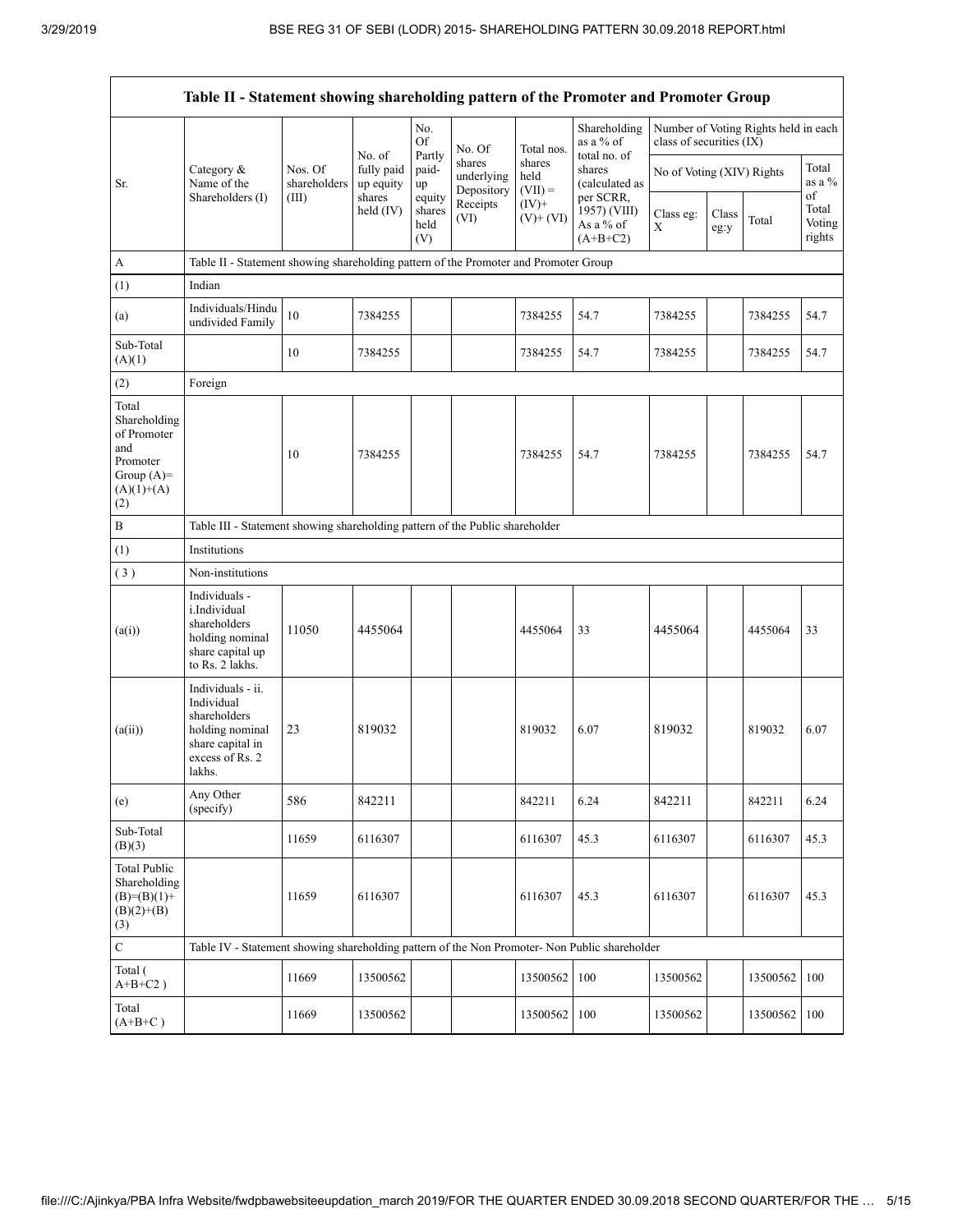| Table II - Statement showing shareholding pattern of the Promoter and Promoter Group    |                                                                                               |                                                  |                                                                |                                                                                              |                                        |                                                  |                                                                     |                                                         |                                           |  |  |
|-----------------------------------------------------------------------------------------|-----------------------------------------------------------------------------------------------|--------------------------------------------------|----------------------------------------------------------------|----------------------------------------------------------------------------------------------|----------------------------------------|--------------------------------------------------|---------------------------------------------------------------------|---------------------------------------------------------|-------------------------------------------|--|--|
|                                                                                         | No. Of<br>Shares<br>Underlying                                                                | No. of<br><b>Shares</b>                          | No. Of Shares<br>Underlying<br>Outstanding                     | Shareholding, as a %<br>assuming full conversion<br>of convertible securities (              | Number of<br>Locked in<br>shares (XII) |                                                  | Number of<br>Shares pledged<br>or otherwise<br>encumbered<br>(XIII) |                                                         | Number of<br>equity shares                |  |  |
| Sr.                                                                                     | Outstanding<br>convertible<br>securities<br>(X)                                               | Underlying<br>Outstanding<br>Warrants<br>$(X_i)$ | convertible<br>securities and<br>No. Of Warrants<br>$(Xi)$ (a) | as a percentage of diluted<br>share capital) $(XI)$ =<br>$(VII)+(X)$ As a % of<br>$(A+B+C2)$ |                                        | As a<br>$%$ of<br>total<br>Shares<br>held<br>(b) | No. $(a)$                                                           | As a<br>$%$ of<br>total<br><b>Shares</b><br>held<br>(b) | held in<br>dematerialized<br>form $(XIV)$ |  |  |
| $\mathbf{A}$                                                                            |                                                                                               |                                                  |                                                                | Table II - Statement showing shareholding pattern of the Promoter and Promoter Group         |                                        |                                                  |                                                                     |                                                         |                                           |  |  |
| (1)                                                                                     | Indian                                                                                        |                                                  |                                                                |                                                                                              |                                        |                                                  |                                                                     |                                                         |                                           |  |  |
| (a)                                                                                     |                                                                                               |                                                  |                                                                | 54.7                                                                                         |                                        |                                                  | 4762065                                                             | 64.49                                                   | 7384255                                   |  |  |
| Sub-Total (A)<br>(1)                                                                    |                                                                                               |                                                  |                                                                | 54.7                                                                                         |                                        |                                                  | 4762065                                                             | 64.49                                                   | 7384255                                   |  |  |
| (2)                                                                                     | Foreign                                                                                       |                                                  |                                                                |                                                                                              |                                        |                                                  |                                                                     |                                                         |                                           |  |  |
| Total<br>Shareholding<br>of Promoter<br>and Promoter<br>Group $(A)=$<br>$(A)(1)+(A)(2)$ |                                                                                               |                                                  |                                                                | 54.7                                                                                         |                                        |                                                  | 4762065 64.49                                                       |                                                         | 7384255                                   |  |  |
| $\bf{B}$                                                                                |                                                                                               |                                                  |                                                                | Table III - Statement showing shareholding pattern of the Public shareholder                 |                                        |                                                  |                                                                     |                                                         |                                           |  |  |
| (1)                                                                                     | Institutions                                                                                  |                                                  |                                                                |                                                                                              |                                        |                                                  |                                                                     |                                                         |                                           |  |  |
| (3)                                                                                     | Non-institutions                                                                              |                                                  |                                                                |                                                                                              |                                        |                                                  |                                                                     |                                                         |                                           |  |  |
| (a(i))                                                                                  |                                                                                               |                                                  |                                                                | 33                                                                                           |                                        |                                                  |                                                                     |                                                         | 4455058                                   |  |  |
| (a(ii))                                                                                 |                                                                                               |                                                  |                                                                | 6.07                                                                                         |                                        |                                                  |                                                                     |                                                         | 819032                                    |  |  |
| (e)                                                                                     |                                                                                               |                                                  |                                                                | 6.24                                                                                         |                                        |                                                  |                                                                     |                                                         | 842211                                    |  |  |
| Sub-Total (B)<br>(3)                                                                    |                                                                                               |                                                  |                                                                | 45.3                                                                                         |                                        |                                                  |                                                                     |                                                         | 6116301                                   |  |  |
| <b>Total Public</b><br>Shareholding<br>$(B)= (B)(1) +$<br>$(B)(2)+(B)(3)$               |                                                                                               |                                                  |                                                                | 45.3                                                                                         |                                        |                                                  |                                                                     |                                                         | 6116301                                   |  |  |
| $\mathcal{C}$                                                                           | Table IV - Statement showing shareholding pattern of the Non Promoter- Non Public shareholder |                                                  |                                                                |                                                                                              |                                        |                                                  |                                                                     |                                                         |                                           |  |  |
| Total (<br>$A+B+C2$ )                                                                   |                                                                                               |                                                  |                                                                | 100                                                                                          |                                        |                                                  |                                                                     |                                                         | 13500556                                  |  |  |
| Total<br>$(A+B+C)$                                                                      |                                                                                               |                                                  |                                                                | 100                                                                                          |                                        |                                                  | 4762065 35.27                                                       |                                                         | 13500556                                  |  |  |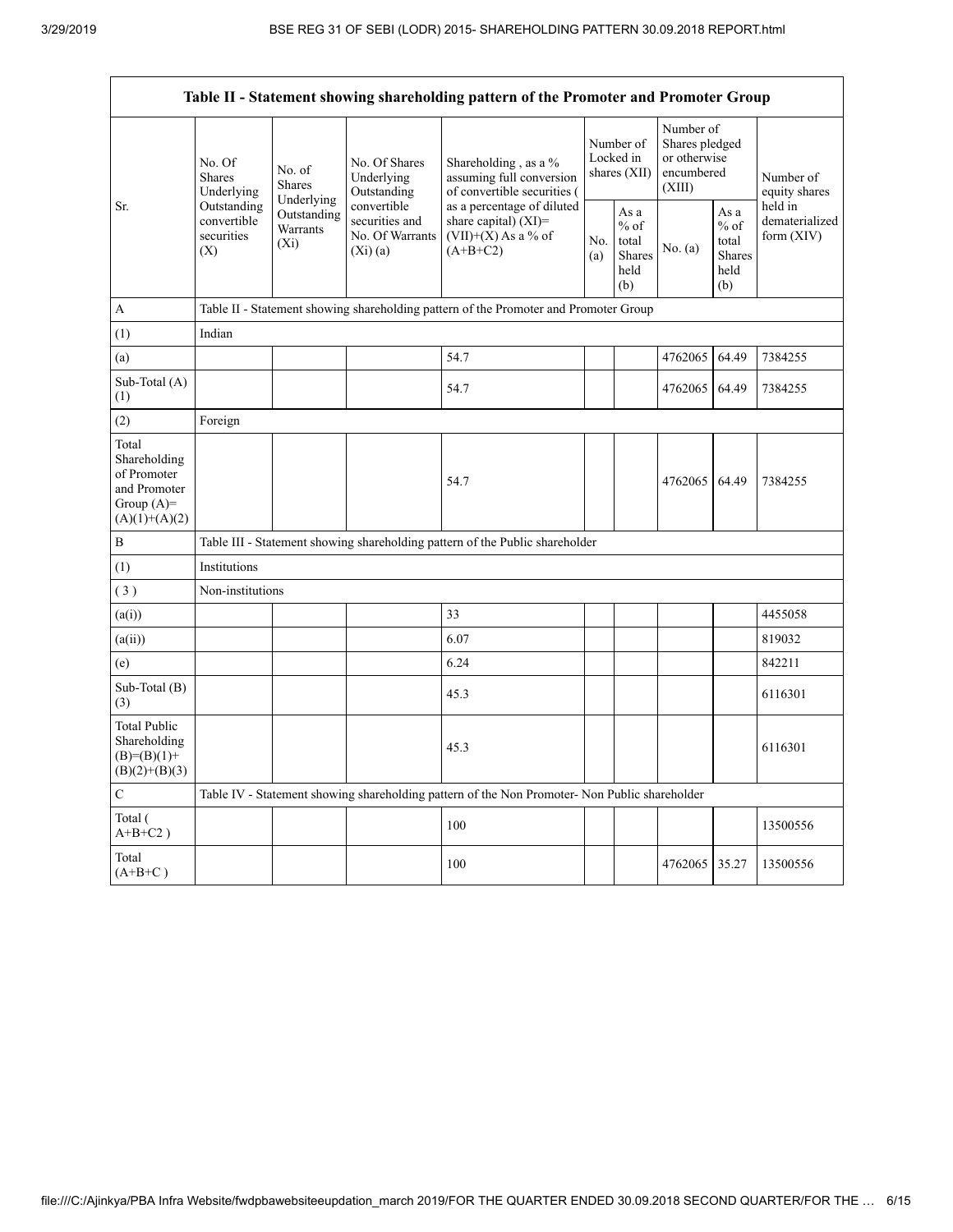$\Gamma$ 

| Individuals/Hindu undivided Family                                                                                                                                                       |                    |                                                         |                          |                                        |                          |                                  |                           |  |  |  |  |
|------------------------------------------------------------------------------------------------------------------------------------------------------------------------------------------|--------------------|---------------------------------------------------------|--------------------------|----------------------------------------|--------------------------|----------------------------------|---------------------------|--|--|--|--|
| Searial No.                                                                                                                                                                              | $\mathbf{1}$       | $\sqrt{2}$                                              | $\mathfrak{Z}$           | $\overline{4}$                         | 5                        | 6                                | $\overline{7}$            |  |  |  |  |
| Name of the<br>Shareholders (I)                                                                                                                                                          | Ramlal<br>Wadhawan | Balkrishan<br>Wadhawan                                  | Narayan<br>Ganesh Thatte | Subashchandra<br>Pritamlal<br>Wadhawan | Sunil Ramlal<br>Wadhawan | Vishal<br>Balkrishan<br>Wadhawan | Deepak Ramlal<br>Wadhawan |  |  |  |  |
| PAN (II)                                                                                                                                                                                 | AAAPW1851F         | AAAPW1802G                                              | AADPT7500R               | AAAPW1933C                             | AAAPW3750H               | AAIPW0531E                       | AAAPW1852G                |  |  |  |  |
| No. of fully paid<br>up equity shares<br>held (IV)                                                                                                                                       | 3959785            | 802280                                                  | 636720                   | 567280                                 | 260676                   | 257284                           | 255870                    |  |  |  |  |
| No. Of Partly<br>paid-up equity<br>shares held (V)                                                                                                                                       |                    |                                                         |                          |                                        |                          |                                  |                           |  |  |  |  |
| No. Of shares<br>underlying<br>Depository<br>Receipts (VI)                                                                                                                               |                    |                                                         |                          |                                        |                          |                                  |                           |  |  |  |  |
| Total nos. shares<br>held $(VII) =$<br>$(IV)+(V)+(VI)$                                                                                                                                   | 3959785            | 802280                                                  | 636720                   | 567280                                 | 260676                   | 257284                           | 255870                    |  |  |  |  |
| Shareholding as a<br>% of total no. of<br>shares (calculated<br>as per SCRR,<br>1957) (VIII) As a<br>% of $(A+B+C2)$                                                                     | 29.33              | 5.94                                                    | 4.72                     | 4.2                                    | 1.93                     | 1.91                             | 1.9                       |  |  |  |  |
| Number of Voting Rights held in each class of securities (IX)                                                                                                                            |                    |                                                         |                          |                                        |                          |                                  |                           |  |  |  |  |
| Class eg:X                                                                                                                                                                               | 3959785            | 802280                                                  | 636720                   | 567280                                 | 260676                   | 257284                           | 255870                    |  |  |  |  |
| Class eg:y                                                                                                                                                                               |                    |                                                         |                          |                                        |                          |                                  |                           |  |  |  |  |
| Total                                                                                                                                                                                    | 3959785            | 802280                                                  | 636720                   | 567280                                 | 260676                   | 257284                           | 255870                    |  |  |  |  |
| Total as a % of<br><b>Total Voting</b><br>rights                                                                                                                                         | 29.33              | 5.94                                                    | 4.72                     | 4.2                                    | 1.93                     | 1.91                             | 1.9                       |  |  |  |  |
| No. Of Shares<br>Underlying<br>Outstanding<br>convertible<br>securities $(X)$                                                                                                            |                    |                                                         |                          |                                        |                          |                                  |                           |  |  |  |  |
| No. of Shares<br>Underlying<br>Outstanding<br>Warrants (Xi)                                                                                                                              |                    |                                                         |                          |                                        |                          |                                  |                           |  |  |  |  |
| No. Of Shares<br>Underlying<br>Outstanding<br>convertible<br>securities and No.<br>Of Warrants (Xi)<br>(a)                                                                               |                    |                                                         |                          |                                        |                          |                                  |                           |  |  |  |  |
| Shareholding, as<br>a % assuming full<br>conversion of<br>convertible<br>securities (as a<br>percentage of<br>diluted share<br>capital) (XI)=<br>$(VII)+(Xi)(a) As$<br>a % of $(A+B+C2)$ | 29.33              | 5.94                                                    | 4.72                     | 4.2                                    | 1.93                     | 1.91                             | 1.9                       |  |  |  |  |
| Number of Locked in shares (XII)                                                                                                                                                         |                    |                                                         |                          |                                        |                          |                                  |                           |  |  |  |  |
| No. $(a)$                                                                                                                                                                                |                    |                                                         |                          |                                        |                          |                                  |                           |  |  |  |  |
| As a % of total<br>Shares held (b)                                                                                                                                                       |                    |                                                         |                          |                                        |                          |                                  |                           |  |  |  |  |
|                                                                                                                                                                                          |                    | Number of Shares pledged or otherwise encumbered (XIII) |                          |                                        |                          |                                  |                           |  |  |  |  |

#### $\top$ file:///C:/Ajinkya/PBA Infra Website/fwdpbawebsiteeupdation\_march 2019/FOR THE QUARTER ENDED 30.09.2018 SECOND QUARTER/FOR THE … 7/15

T

T

┯

 $\top$ 

 $\overline{\phantom{a}}$ 

┯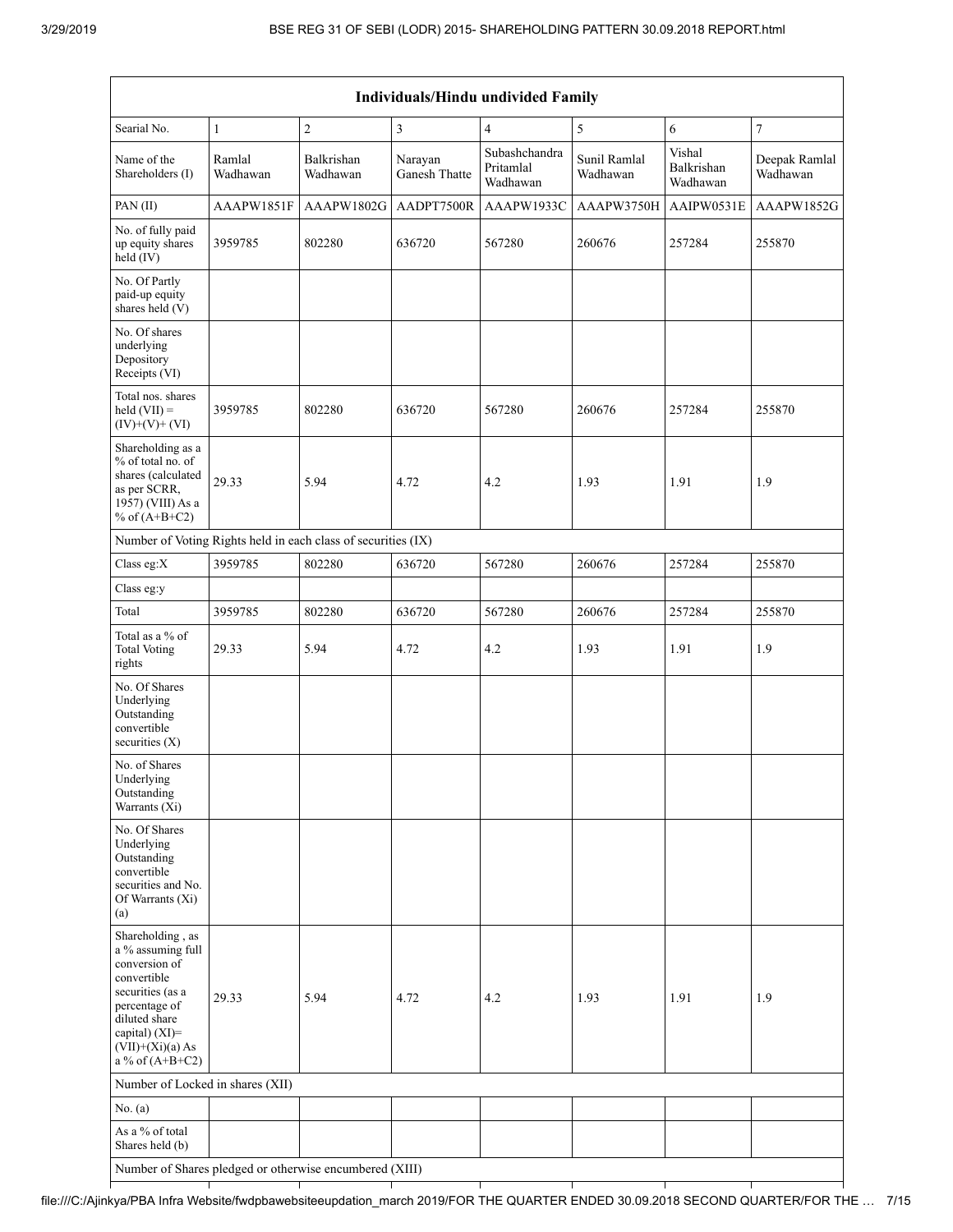| No. $(a)$                                                            | 3959785 | 802280 | $\theta$ | $\theta$ | $\overline{0}$ | $\mathbf{0}$ | $\mathbf{0}$ |
|----------------------------------------------------------------------|---------|--------|----------|----------|----------------|--------------|--------------|
| As a % of total<br>Shares held (b)                                   | 100     | 100    | U        | U        | $\theta$       | O            | 0            |
| Number of equity<br>shares held in<br>dematerialized<br>form $(XIV)$ | 3959785 | 802280 | 636720   | 567280   | 260676         | 257284       | 255870       |
| Reason for not providing PAN                                         |         |        |          |          |                |              |              |
| Reason for not<br>providing PAN                                      |         |        |          |          |                |              |              |
| Shareholder type                                                     |         |        |          |          |                |              |              |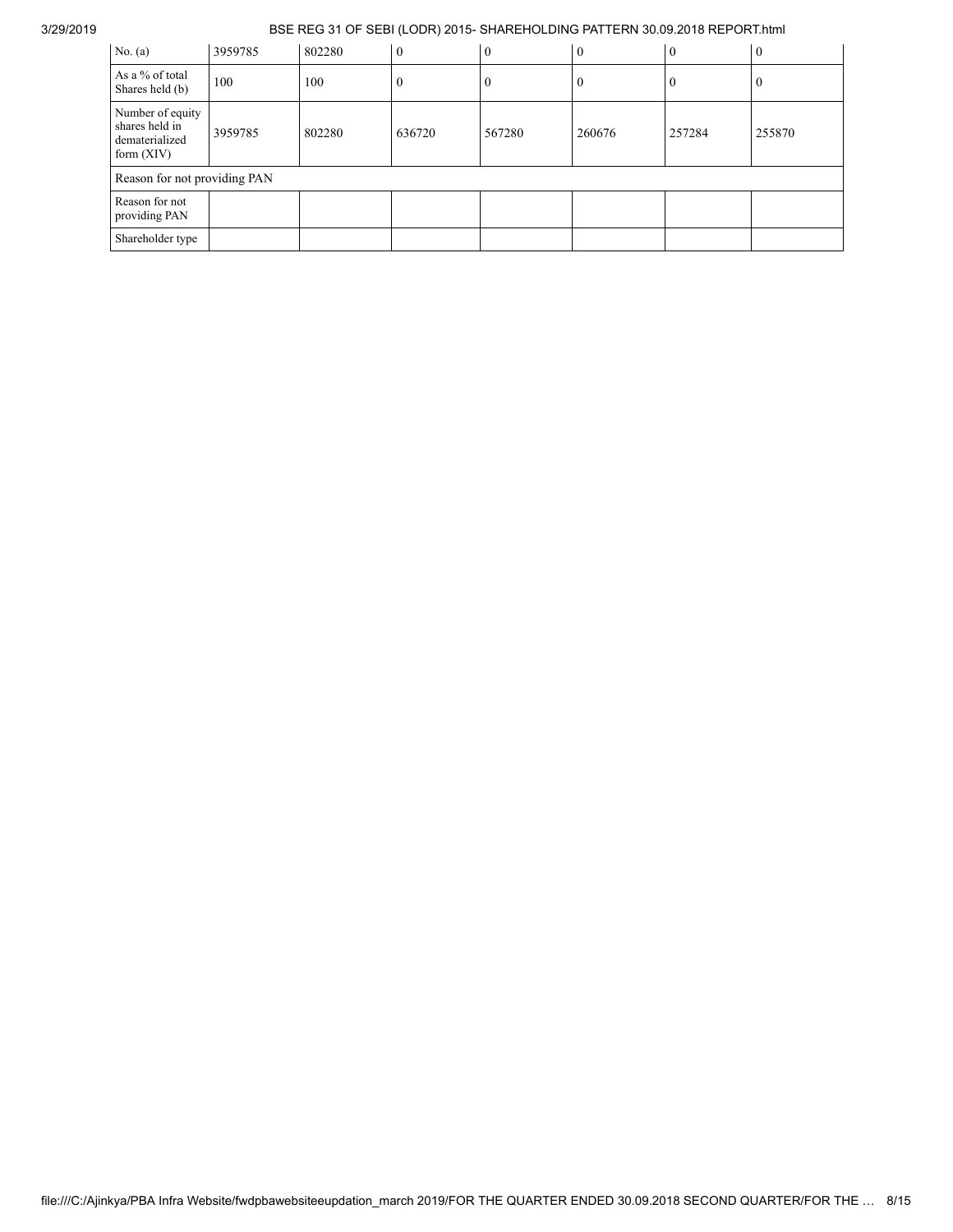| Individuals/Hindu undivided Family                                                                                                                                                       |                                                               |                     |                              |                       |  |  |  |  |  |  |
|------------------------------------------------------------------------------------------------------------------------------------------------------------------------------------------|---------------------------------------------------------------|---------------------|------------------------------|-----------------------|--|--|--|--|--|--|
| Searial No.                                                                                                                                                                              | $\,$ $\,$                                                     | 9                   | $10\,$                       |                       |  |  |  |  |  |  |
| Name of the<br>Shareholders (I)                                                                                                                                                          | Neena B Wadhawan                                              | Monica Manoj Talwar | Veena Subashchandra Wadhawan | Click here to go back |  |  |  |  |  |  |
| PAN(II)                                                                                                                                                                                  | AAJPW3331K                                                    | AAAPW1853H          | AAAPW1803H                   | Total                 |  |  |  |  |  |  |
| No. of fully paid<br>up equity shares<br>$held$ (IV)                                                                                                                                     | 254840                                                        | 250760              | 138760                       | 7384255               |  |  |  |  |  |  |
| No. Of Partly paid-<br>up equity shares<br>held(V)                                                                                                                                       |                                                               |                     |                              |                       |  |  |  |  |  |  |
| No. Of shares<br>underlying<br>Depository<br>Receipts (VI)                                                                                                                               |                                                               |                     |                              |                       |  |  |  |  |  |  |
| Total nos. shares<br>held $(VII) = (IV) +$<br>$(V)$ + $(VI)$                                                                                                                             | 254840                                                        | 250760              | 138760                       | 7384255               |  |  |  |  |  |  |
| Shareholding as a<br>% of total no. of<br>shares (calculated<br>as per SCRR,<br>1957) (VIII) As a<br>% of $(A+B+C2)$                                                                     | 1.89                                                          | 1.86                | 1.03                         | 54.7                  |  |  |  |  |  |  |
|                                                                                                                                                                                          | Number of Voting Rights held in each class of securities (IX) |                     |                              |                       |  |  |  |  |  |  |
| Class eg: $X$                                                                                                                                                                            | 254840                                                        | 250760              | 138760                       | 7384255               |  |  |  |  |  |  |
| Class eg:y                                                                                                                                                                               |                                                               |                     |                              |                       |  |  |  |  |  |  |
| Total                                                                                                                                                                                    | 254840                                                        | 250760              | 138760                       | 7384255               |  |  |  |  |  |  |
| Total as a % of<br>Total Voting rights                                                                                                                                                   | 1.89                                                          | 1.86                | 1.03                         | 54.7                  |  |  |  |  |  |  |
| No. Of Shares<br>Underlying<br>Outstanding<br>convertible<br>securities $(X)$                                                                                                            |                                                               |                     |                              |                       |  |  |  |  |  |  |
| No. of Shares<br>Underlying<br>Outstanding<br>Warrants (Xi)                                                                                                                              |                                                               |                     |                              |                       |  |  |  |  |  |  |
| No. Of Shares<br>Underlying<br>Outstanding<br>convertible<br>securities and No.<br>Of Warrants (Xi)<br>(a)                                                                               |                                                               |                     |                              |                       |  |  |  |  |  |  |
| Shareholding, as a<br>% assuming full<br>conversion of<br>convertible<br>securities (as a<br>percentage of<br>diluted share<br>capital) (XI)=<br>$(VII)+(Xi)(a)$ As a<br>% of $(A+B+C2)$ | 1.89                                                          | 1.86                | 1.03                         | 54.7                  |  |  |  |  |  |  |
| Number of Locked in shares (XII)                                                                                                                                                         |                                                               |                     |                              |                       |  |  |  |  |  |  |
| No. (a)                                                                                                                                                                                  |                                                               |                     |                              |                       |  |  |  |  |  |  |
| As a % of total<br>Shares held (b)                                                                                                                                                       |                                                               |                     |                              |                       |  |  |  |  |  |  |
| Number of Shares pledged or otherwise encumbered (XIII)                                                                                                                                  |                                                               |                     |                              |                       |  |  |  |  |  |  |
| No. (a)                                                                                                                                                                                  | $\boldsymbol{0}$                                              | $\boldsymbol{0}$    | $\boldsymbol{0}$             | 4762065               |  |  |  |  |  |  |
|                                                                                                                                                                                          |                                                               |                     |                              |                       |  |  |  |  |  |  |

# file:///C:/Ajinkya/PBA Infra Website/fwdpbawebsiteeupdation\_march 2019/FOR THE QUARTER ENDED 30.09.2018 SECOND QUARTER/FOR THE … 9/15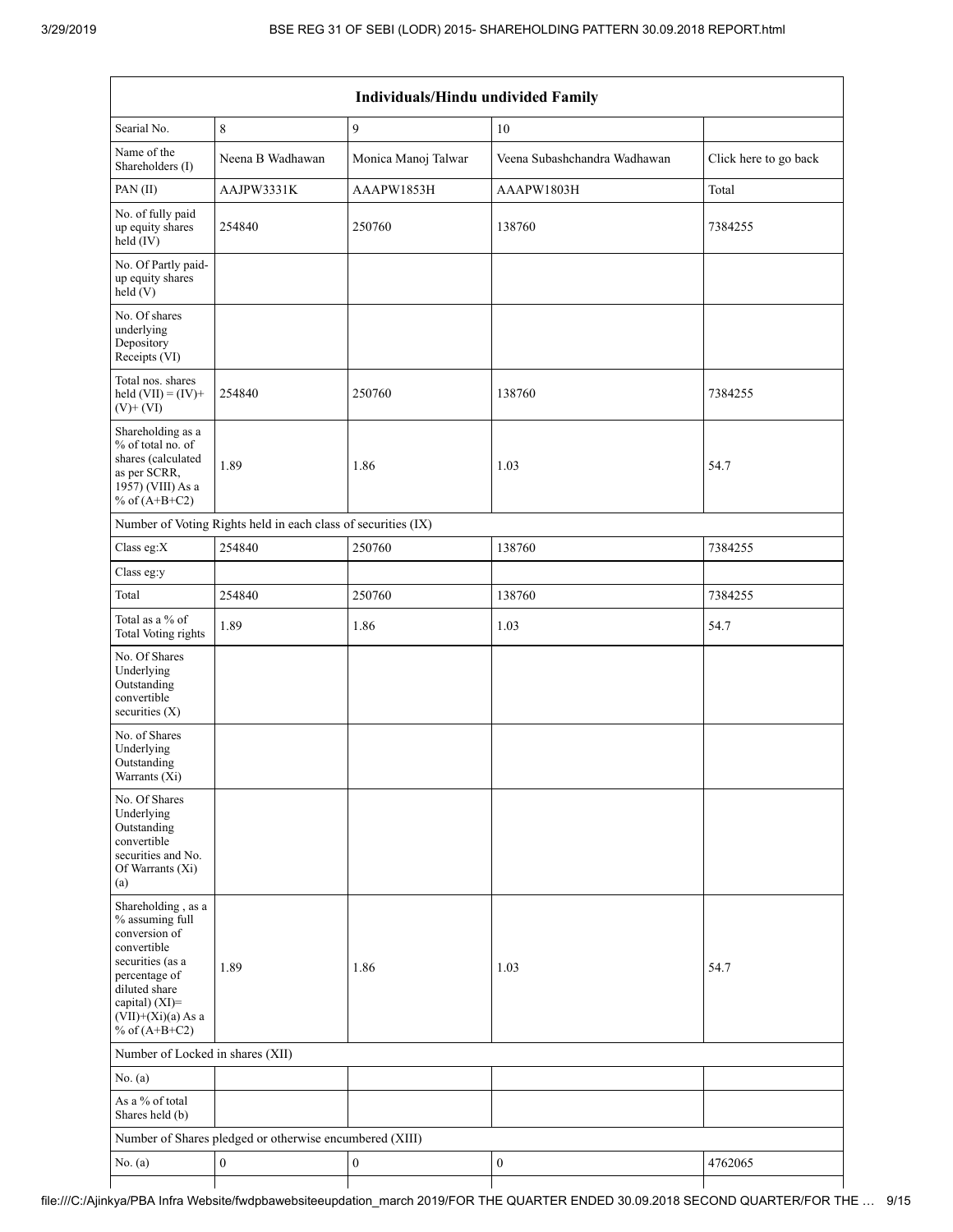| As a % of total<br>Shares held (b)                                   | $\overline{0}$ | $\theta$ | $\Omega$ | 64.49   |
|----------------------------------------------------------------------|----------------|----------|----------|---------|
| Number of equity<br>shares held in<br>dematerialized<br>form $(XIV)$ | 254840         | 250760   | 138760   | 7384255 |
| Reason for not providing PAN                                         |                |          |          |         |
| Reason for not<br>providing PAN                                      |                |          |          |         |
| Shareholder type                                                     |                |          |          |         |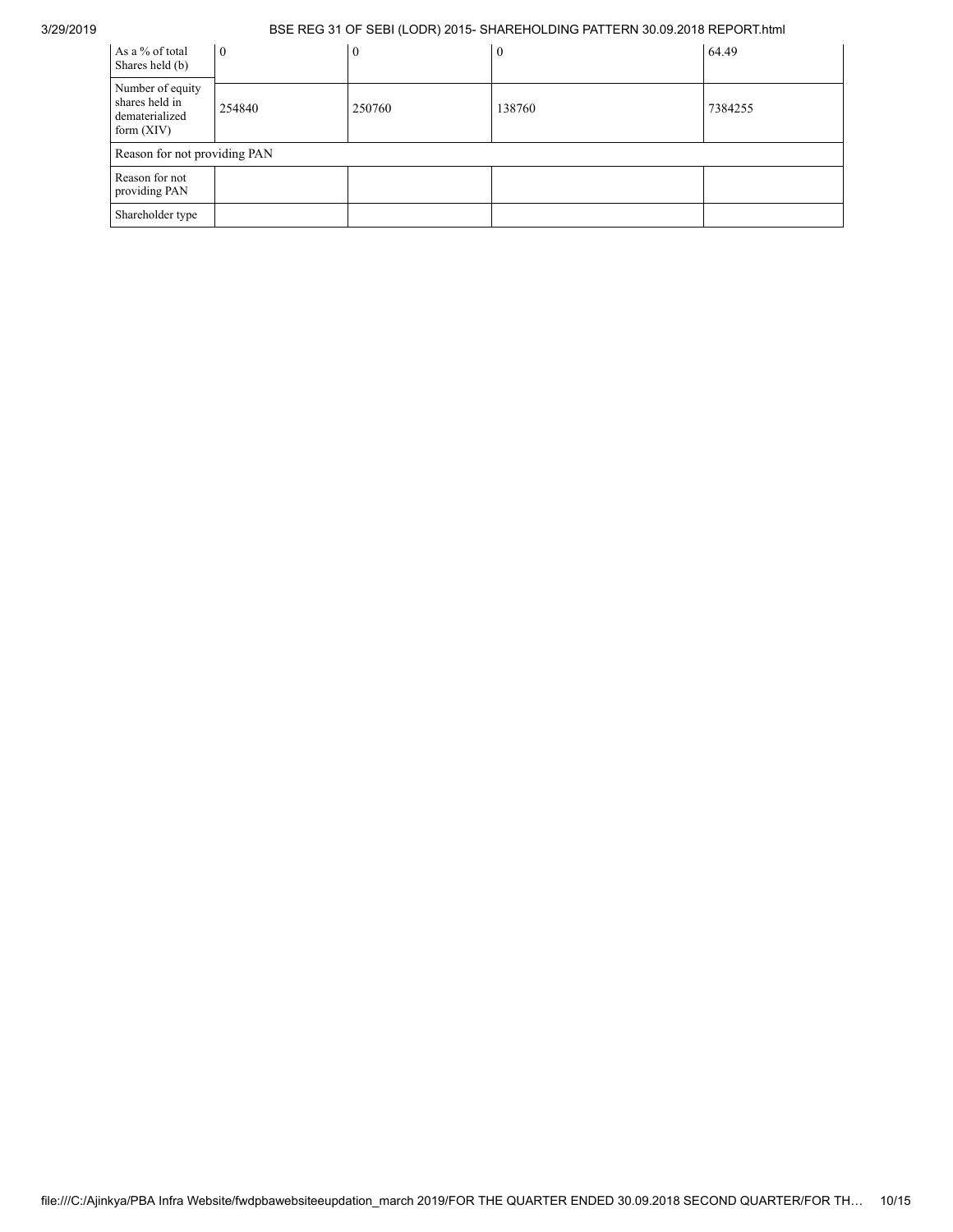| Any Other (specify)                                                                                                                                                                  |              |                |                                                               |                                                     |                         |                         |  |  |  |  |
|--------------------------------------------------------------------------------------------------------------------------------------------------------------------------------------|--------------|----------------|---------------------------------------------------------------|-----------------------------------------------------|-------------------------|-------------------------|--|--|--|--|
| Searial No.                                                                                                                                                                          | $\mathbf{1}$ | $\overline{c}$ | $\overline{3}$                                                | $\overline{4}$                                      | 5                       | 6                       |  |  |  |  |
| Category                                                                                                                                                                             | <b>IEPF</b>  | <b>HUF</b>     |                                                               | Non-Resident Indian (NRI) Non-Resident Indian (NRI) | <b>Clearing Members</b> | <b>Bodies Corporate</b> |  |  |  |  |
| Category / More<br>than 1 percentage                                                                                                                                                 | Category     | Category       | Category                                                      | Category                                            | Category                | Category                |  |  |  |  |
| Name of the<br>Shareholders (I)                                                                                                                                                      |              |                |                                                               |                                                     |                         |                         |  |  |  |  |
| PAN(II)                                                                                                                                                                              |              |                |                                                               |                                                     |                         |                         |  |  |  |  |
| No. of the<br>Shareholders (I)                                                                                                                                                       | 1            | 324            | 30                                                            | 67                                                  | 47                      | 117                     |  |  |  |  |
| No. of fully paid<br>up equity shares<br>held (IV)                                                                                                                                   | 18579        | 294009         | 32561                                                         | 76240                                               | 61925                   | 358897                  |  |  |  |  |
| No. Of Partly paid-<br>up equity shares<br>held(V)                                                                                                                                   |              |                |                                                               |                                                     |                         |                         |  |  |  |  |
| No. Of shares<br>underlying<br>Depository<br>Receipts (VI)                                                                                                                           |              |                |                                                               |                                                     |                         |                         |  |  |  |  |
| Total nos. shares<br>held $(VII) = (IV) +$<br>$(V)$ + $(VI)$                                                                                                                         | 18579        | 294009         | 32561                                                         | 76240                                               | 61925                   | 358897                  |  |  |  |  |
| Shareholding as a<br>% of total no. of<br>shares (calculated<br>as per SCRR,<br>1957) (VIII) As a<br>% of $(A+B+C2)$                                                                 | 0.14         | 2.18           | 0.24                                                          | 0.56                                                | 0.46                    | 2.66                    |  |  |  |  |
|                                                                                                                                                                                      |              |                | Number of Voting Rights held in each class of securities (IX) |                                                     |                         |                         |  |  |  |  |
| Class eg: X                                                                                                                                                                          | 18579        | 294009         | 32561                                                         | 76240                                               | 61925                   | 358897                  |  |  |  |  |
| Class eg:y                                                                                                                                                                           |              |                |                                                               |                                                     |                         |                         |  |  |  |  |
| Total                                                                                                                                                                                | 18579        | 294009         | 32561                                                         | 76240                                               | 61925                   | 358897                  |  |  |  |  |
| Total as a % of<br><b>Total Voting rights</b>                                                                                                                                        | 0.14         | 2.18           | 0.24                                                          | 0.56                                                | 0.46                    | 2.66                    |  |  |  |  |
| No. Of Shares<br>Underlying<br>Outstanding<br>convertible<br>securities $(X)$                                                                                                        |              |                |                                                               |                                                     |                         |                         |  |  |  |  |
| No. of Shares<br>Underlying<br>Outstanding<br>Warrants (Xi)                                                                                                                          |              |                |                                                               |                                                     |                         |                         |  |  |  |  |
| No. Of Shares<br>Underlying<br>Outstanding<br>convertible<br>securities and No.<br>Of Warrants (Xi)<br>(a)                                                                           |              |                |                                                               |                                                     |                         |                         |  |  |  |  |
| Shareholding, as a<br>% assuming full<br>conversion of<br>convertible<br>securities (as a<br>percentage of<br>diluted share<br>capital) (XI)=<br>$(VII)+(X)$ As a %<br>of $(A+B+C2)$ | 0.14         | 2.18           | 0.24                                                          | 0.56                                                | 0.46                    | 2.66                    |  |  |  |  |
| Number of Locked in shares (XII)                                                                                                                                                     |              |                |                                                               |                                                     |                         |                         |  |  |  |  |
| No. (a)                                                                                                                                                                              |              |                |                                                               |                                                     |                         |                         |  |  |  |  |

file:///C:/Ajinkya/PBA Infra Website/fwdpbawebsiteeupdation\_march 2019/FOR THE QUARTER ENDED 30.09.2018 SECOND QUARTER/FOR TH… 11/15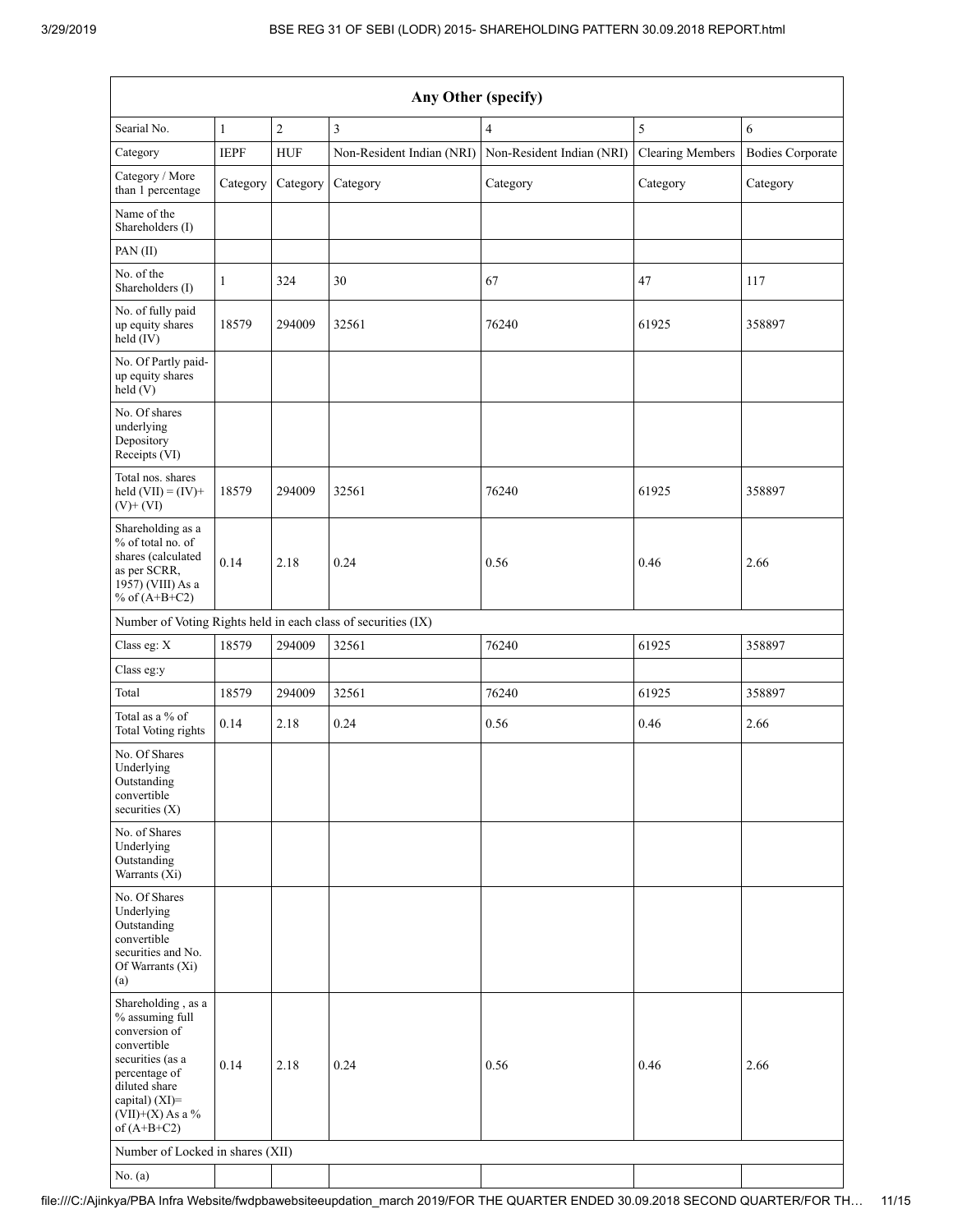| As a % of total<br>Shares held (b)                                   |       |        |       |       |       |        |  |  |  |
|----------------------------------------------------------------------|-------|--------|-------|-------|-------|--------|--|--|--|
| Number of equity<br>shares held in<br>dematerialized<br>form $(XIV)$ | 18579 | 294009 | 32561 | 76240 | 61925 | 358897 |  |  |  |
| Reason for not providing PAN                                         |       |        |       |       |       |        |  |  |  |
| Reason for not<br>providing PAN                                      |       |        |       |       |       |        |  |  |  |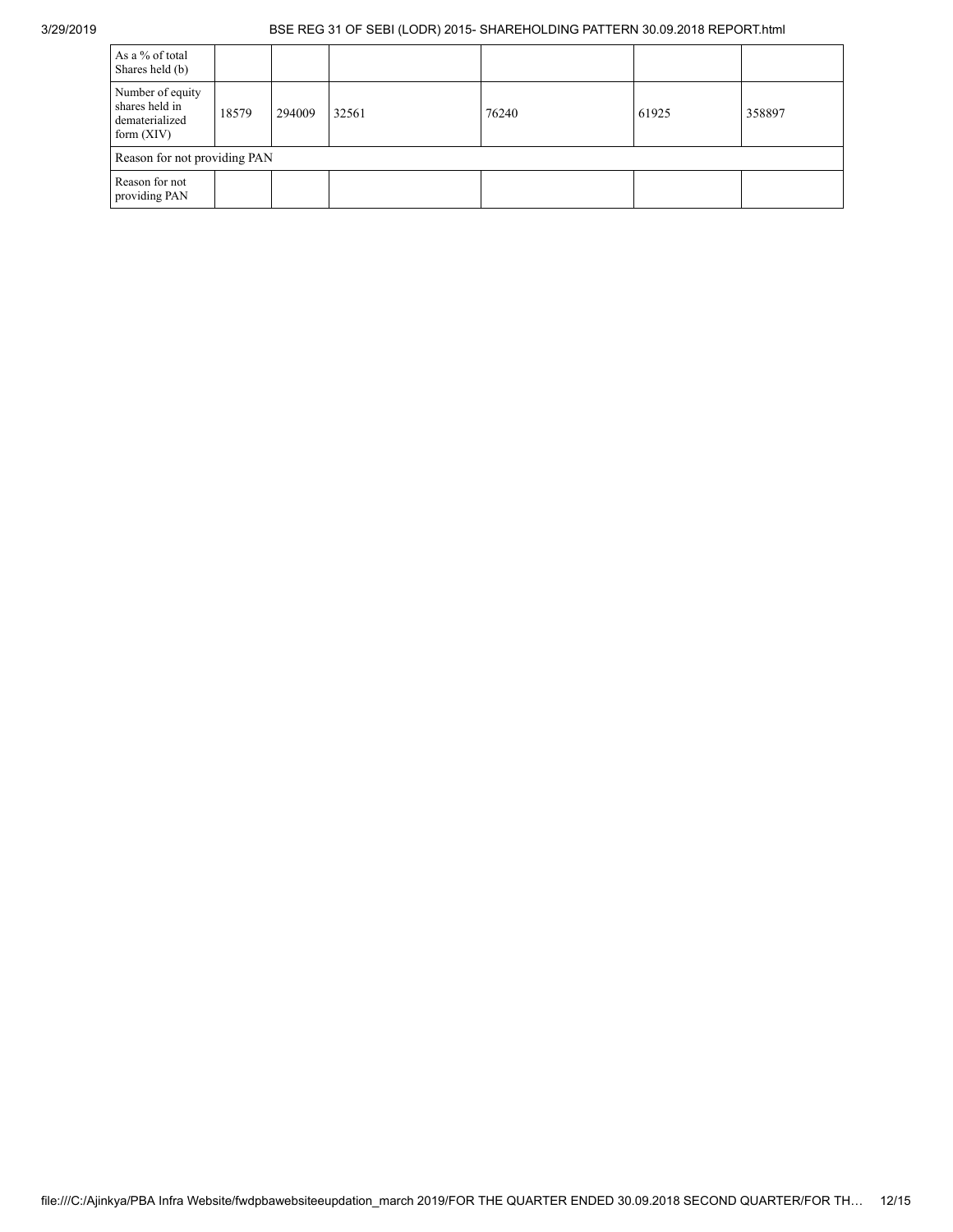| Any Other (specify)                                                                                                                                                                  |                       |
|--------------------------------------------------------------------------------------------------------------------------------------------------------------------------------------|-----------------------|
| Searial No.                                                                                                                                                                          |                       |
| Category                                                                                                                                                                             |                       |
| Category / More<br>than 1 percentage                                                                                                                                                 |                       |
| Name of the<br>Shareholders (I)                                                                                                                                                      | Click here to go back |
| PAN(II)                                                                                                                                                                              | Total                 |
| No. of the<br>Shareholders (I)                                                                                                                                                       | 586                   |
| No. of fully paid<br>up equity shares<br>$\text{held} (IV)$                                                                                                                          | 842211                |
| No. Of Partly paid-<br>up equity shares<br>held $(V)$                                                                                                                                |                       |
| No. Of shares<br>underlying<br>Depository<br>Receipts (VI)                                                                                                                           |                       |
| Total nos. shares<br>held $(VII) = (IV) +$<br>$(V)$ + $(VI)$                                                                                                                         | 842211                |
| Shareholding as a<br>% of total no. of<br>shares (calculated<br>as per SCRR,<br>1957) (VIII) As a<br>% of $(A+B+C2)$                                                                 | 6.24                  |
| Number of Voting Rights held in each class of securities (IX)                                                                                                                        |                       |
| Class eg: X                                                                                                                                                                          | 842211                |
| Class eg:y                                                                                                                                                                           |                       |
| Total                                                                                                                                                                                | 842211                |
| Total as a % of<br>Total Voting rights                                                                                                                                               | 6.24                  |
| No. Of Shares<br>Underlying<br>Outstanding<br>convertible<br>securities (X)                                                                                                          |                       |
| No. of Shares<br>Underlying<br>Outstanding<br>Warrants (Xi)                                                                                                                          |                       |
| No. Of Shares<br>Underlying<br>Outstanding<br>convertible<br>securities and No.<br>Of Warrants (Xi)<br>(a)                                                                           |                       |
| Shareholding, as a<br>% assuming full<br>conversion of<br>convertible<br>securities (as a<br>percentage of<br>diluted share<br>capital) (XI)=<br>$(VII)+(X)$ As a %<br>of $(A+B+C2)$ | 6.24                  |
| Number of Locked in shares (XII)                                                                                                                                                     |                       |
| No. $(a)$                                                                                                                                                                            |                       |